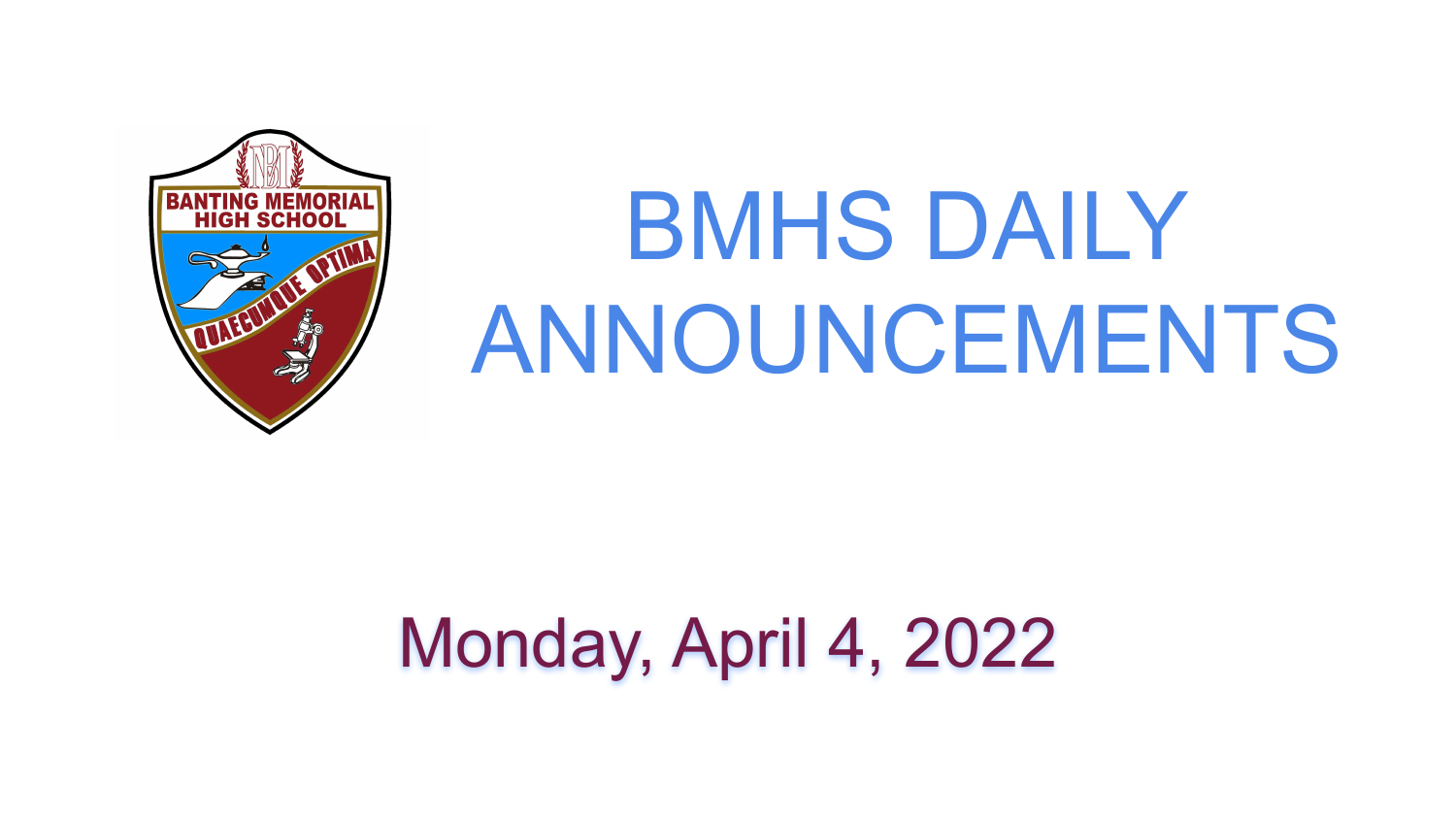### JOIN YOUR GOOGLE CLASSROOM



Monday, April 4, 2022



Google Classroom

Every student should join their graduating class' Google Classroom to stay up to date with grade specific announcements!

Grade 9 Class of 2025 - 7fdotgt

Grade 10 Class of 2024 - pqn6r6b

Grade 11 Class of 2023 - xmntytr

Grade 12 Class of 2022 - 5kuzhmr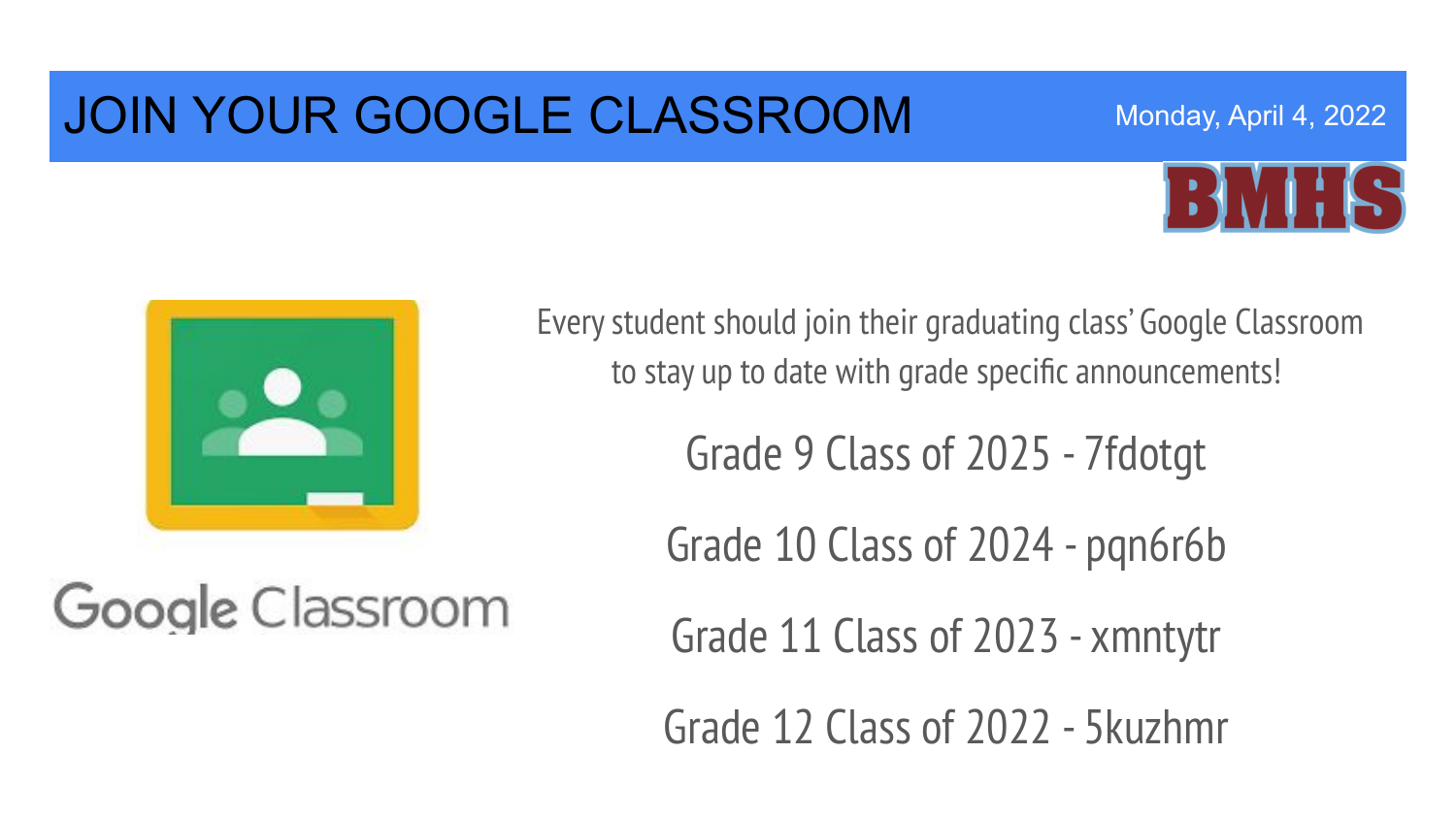

Reminder that all students must complete and pass the daily COVID-19 self-screening tool each day, prior to attending in-person learning.

Students will be asked, upon arrival at school, to confirm that it has been completed. QR Codes will also be posted outside the entrances to the school building.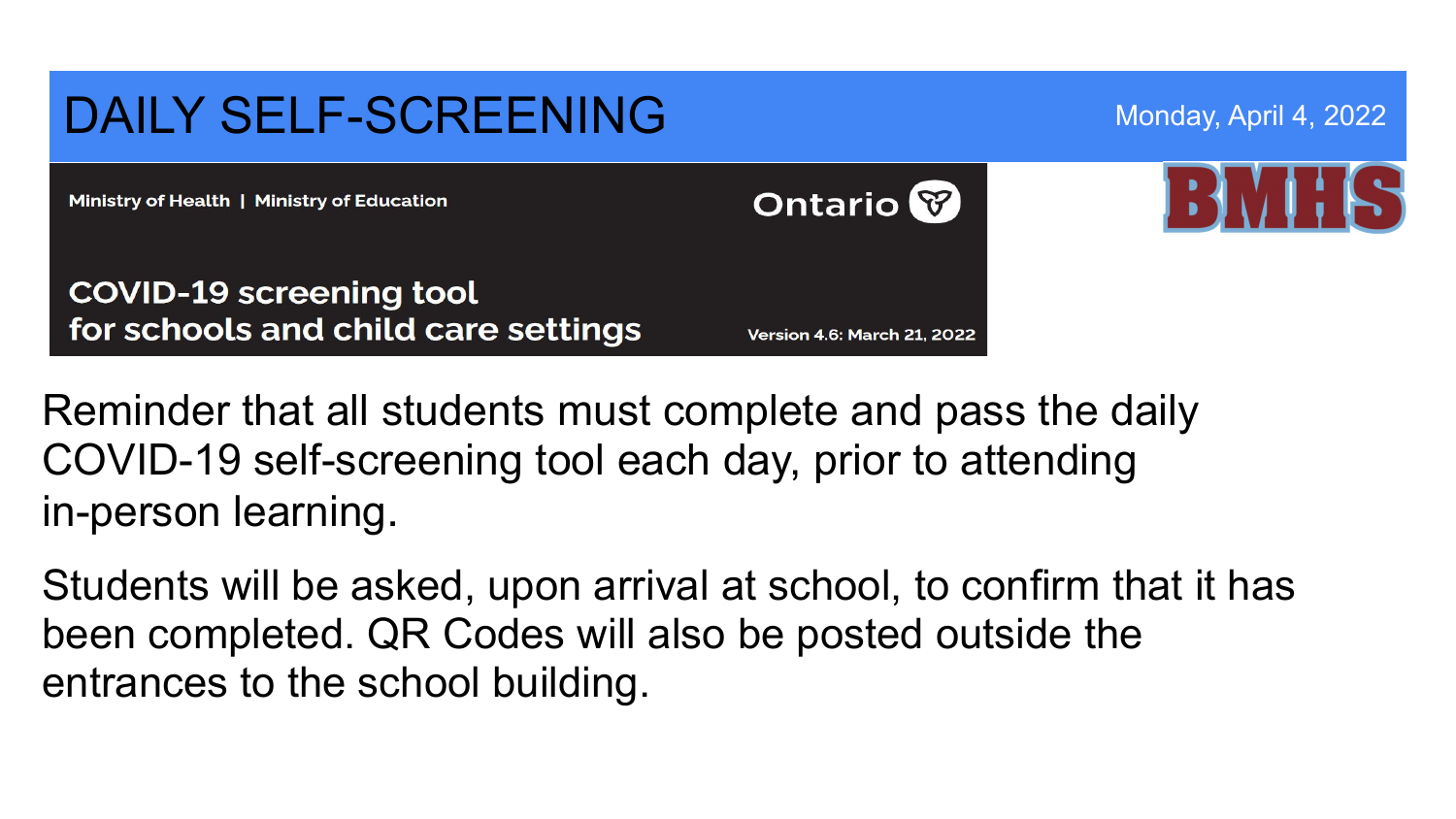### WELLNESS CLUB Monday, April 4, 2022

Want to win a cookie? This week's wellness challenge will be "Match your Initials"! Juniors students - Find a senior with the same first initial. Senior students – Find a junior with the same first initial. To get your free cookie, both Senior and Junior student come together to the front of the school outside on Wednesday at lunch and meet the wellness team.

Only the first 100 pairs of students get a cookie – so make sure to get outside fast! Good luck!



Photo credit:pngkit.com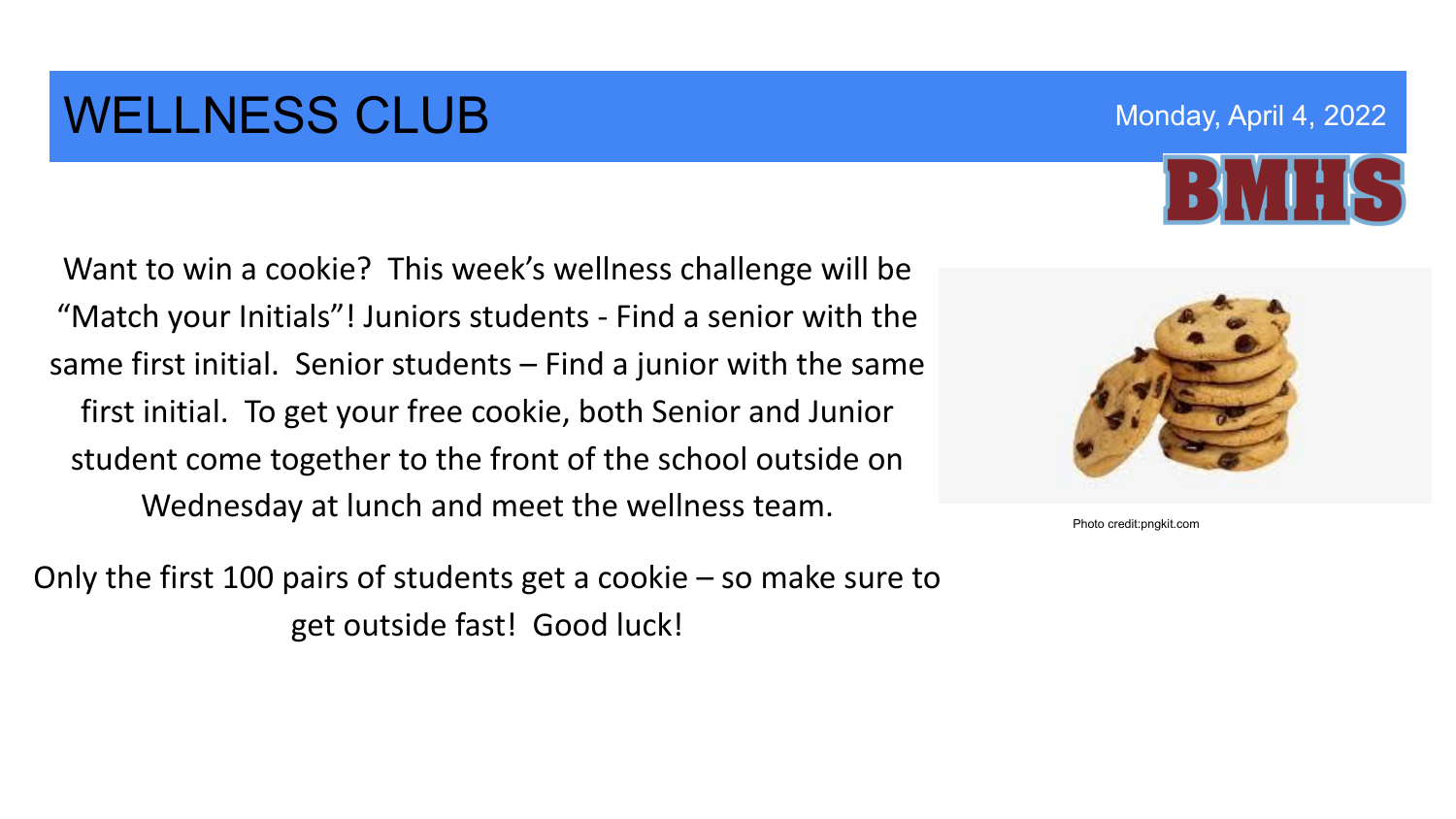#### DANCE TEAM MONDAY AND RESERVE THE SERVE TO A REPORT OF THE SERVE TO A REPORT OF THE MONDAY, April 4, 2022

Dance team will meet for hip hop at 11 am Tuesday April 5. Attendance is mandatory!!

Photo credit:hicksvillepublicschools.org





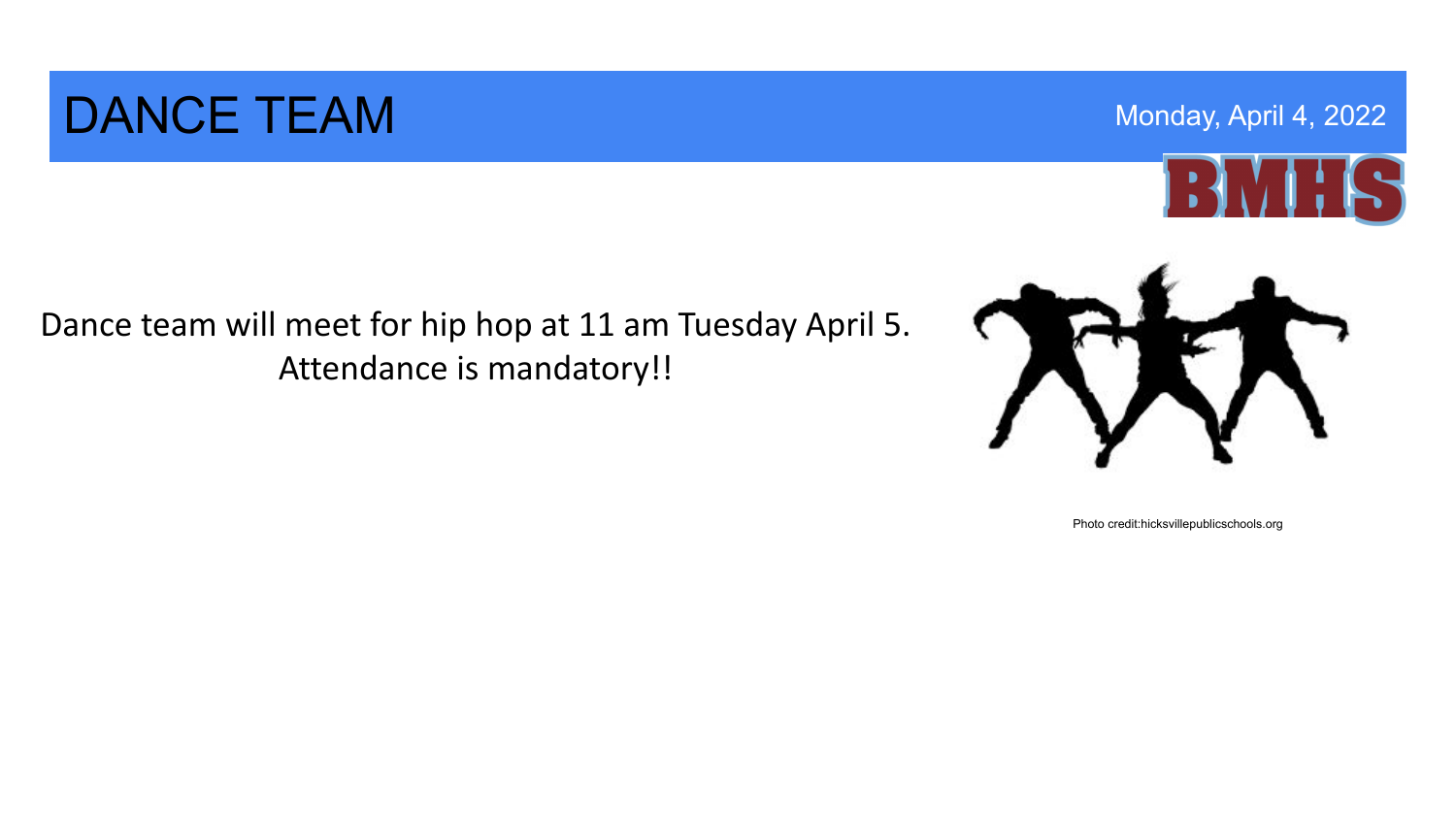### **GIRLS RUGBY** Monday, April 4, 2022



Don't forget about the Practice tomorrow, Tuesday April 5th in gym 151. Don't forget your mouthguard!!!



Photo credit:facebook.com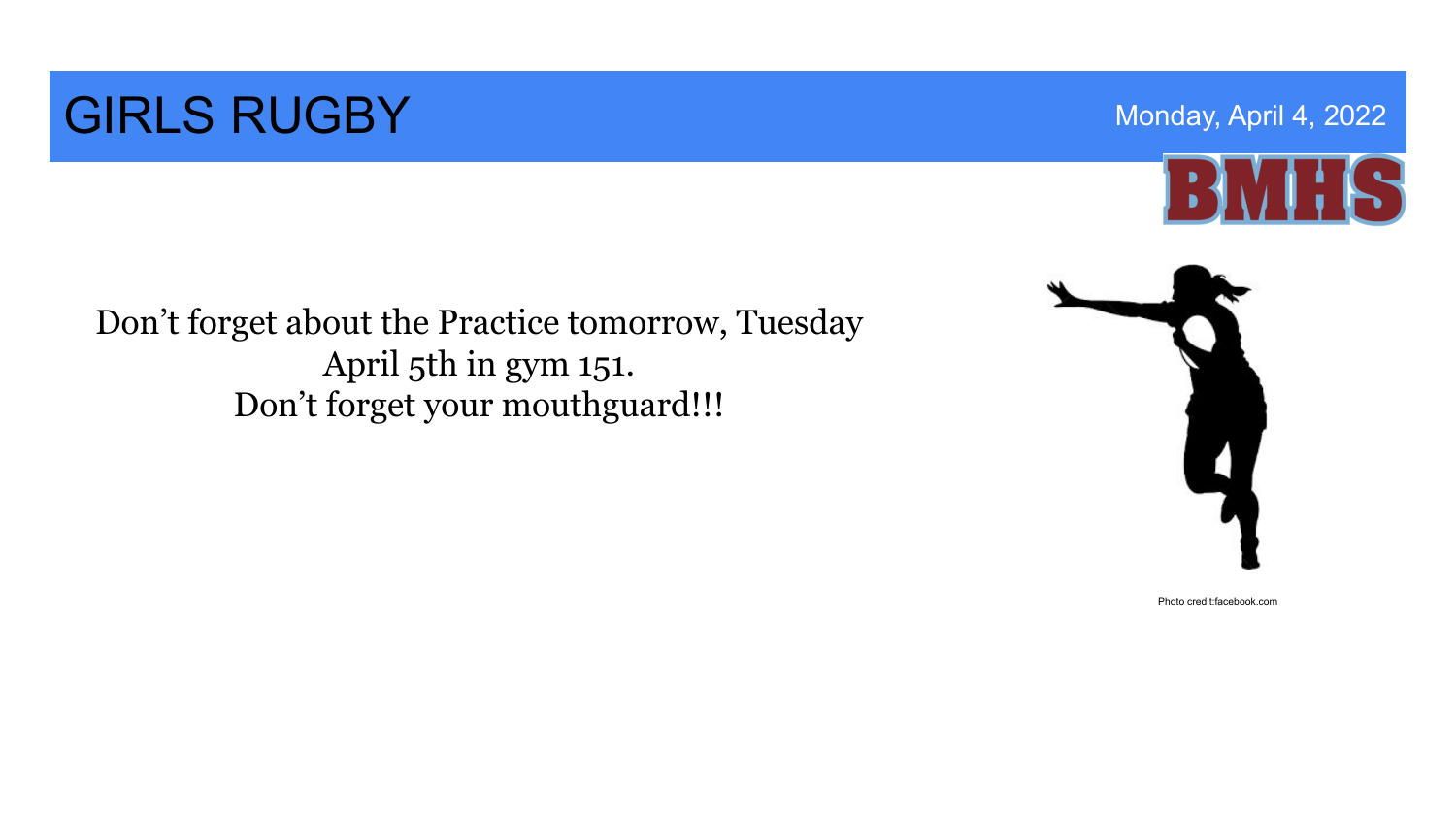### **JR BOYS RUGBY** Monday, April 4, 2022

All junior boy rugby players are reminded to meet in gym 151 today after school. Practices will be Monday, Tuesday and Wednesday until 4pm.



Photo credit:clipart-library.com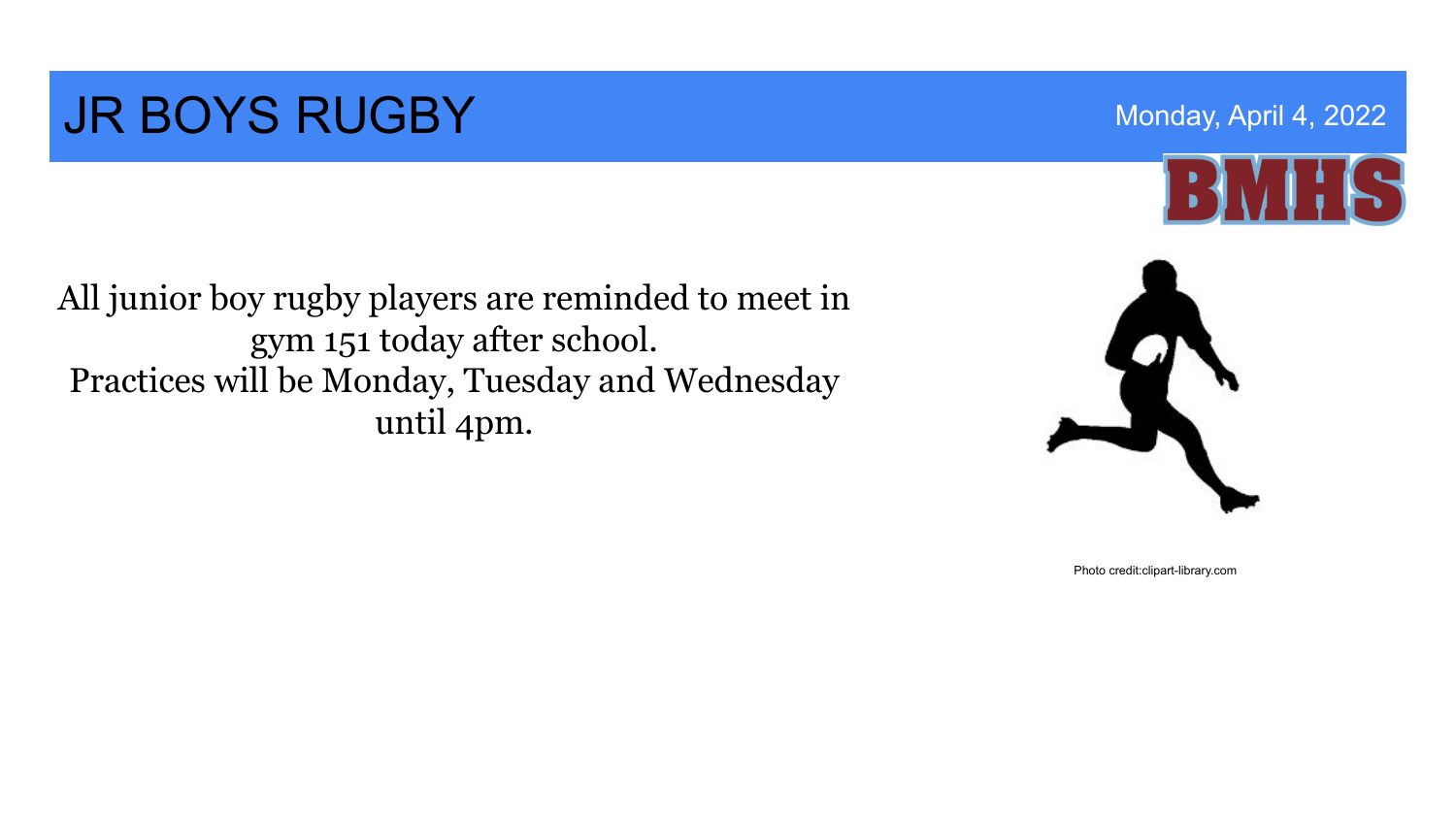### **GIRLS SOCCER** Monday, April 4, 2022

 Tryouts for both senior and junior girls' soccer teams will resume on Wednesday and Thursday of this week. They will take place in the double gym from 2:45pm to 4:30pm on both days. Please see Mr. Andrez if you cannot attend or if you have any questions or concerns.

Photo credit:pngitem.com



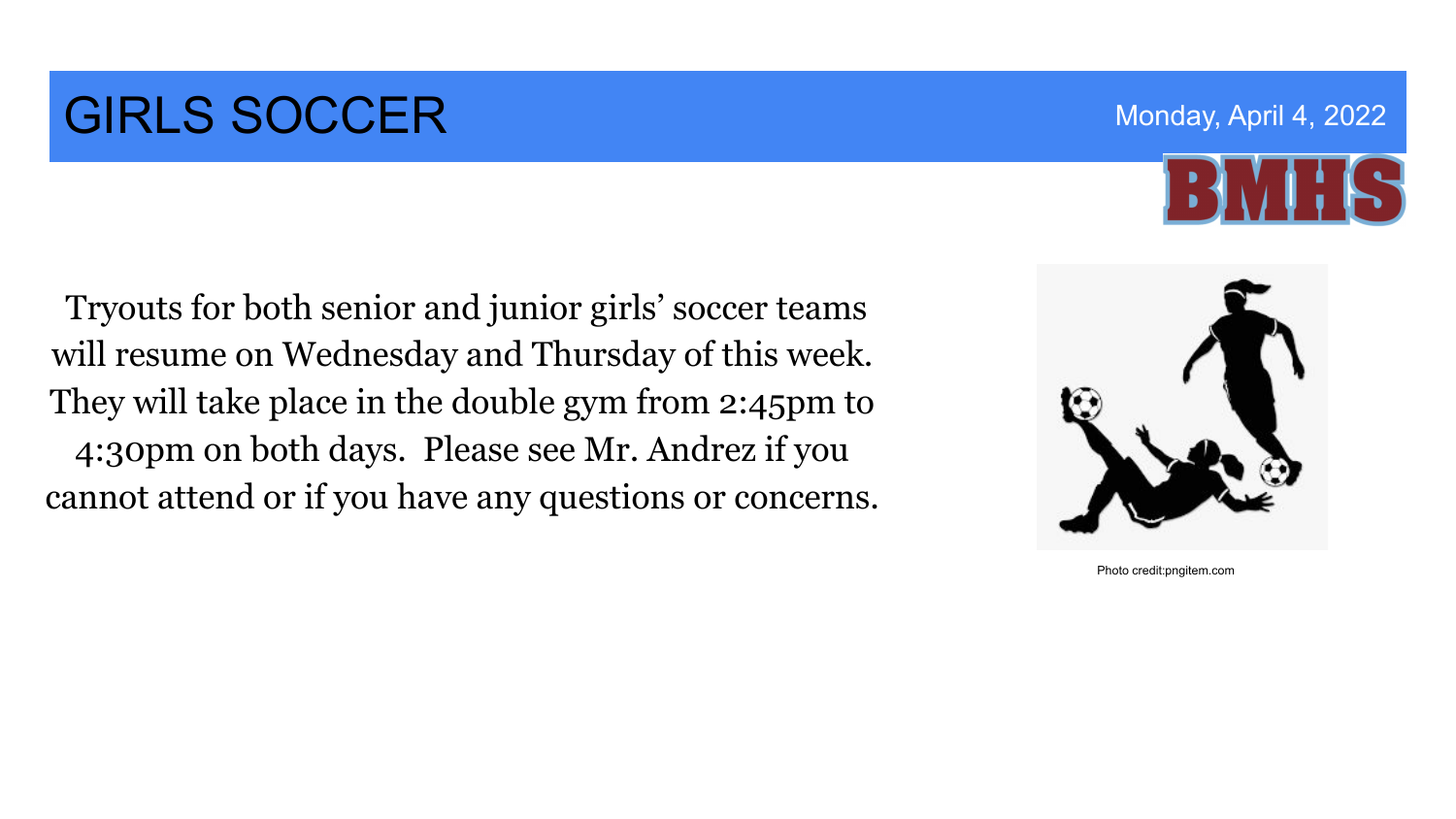#### CULTURAL DIVERSITY FASHION SHOW Monday, April 4, 2022

Let's celebrate our threads, our dreads, our scarves, our skirts, our shirts, our colours, our beads. Let's celebrate our cultural heritage together. This spring, the Equity Team is proud to announce Banting's first Cultural Diversity Fashion Show! If you or any of your friends are interested in participating, please follow the QR code on our posters around school or visit Room 138 or 216.



Photo credit:everbrite.com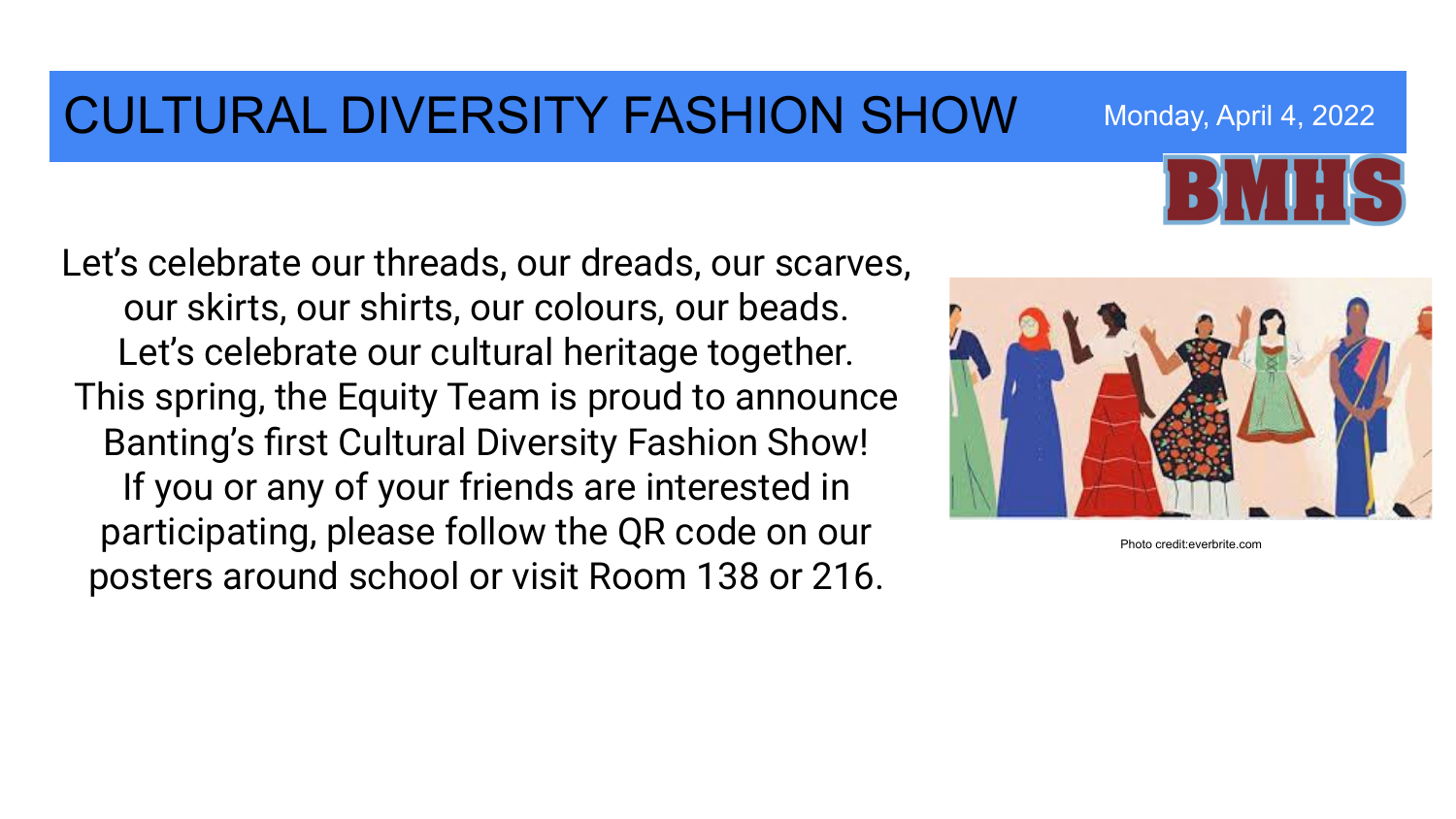#### WELLNESS **MONDAY, April 4, 2022**

#### **YOUTH WELLNESS Virtual Mindfulness Group**

Join us weekly on Tuesdays at 3:30pm starting April 5th, 2022 for a 4-week Mindfulness Group on Zoom

- > Learn about mindfulness and develop mindfulness skills to reduce stress and improve mental health and wellness
- $\triangleright$  Take a mindful break in your day to learn and participate in new mindfulness practices each week
- > Bring mindfulness techniques and practices into your daily lives
- > For South Simcoe youth, ages 14-17

#### > Participating youth will receive a gift card!

To register, please contact: YouthCALL at 705.790.2338 (call or text) or YouthCALL@cfssc.ca

For more information, please contact: Jenny at 905.505.1724 or jhaggart@cmha-yr.on.ca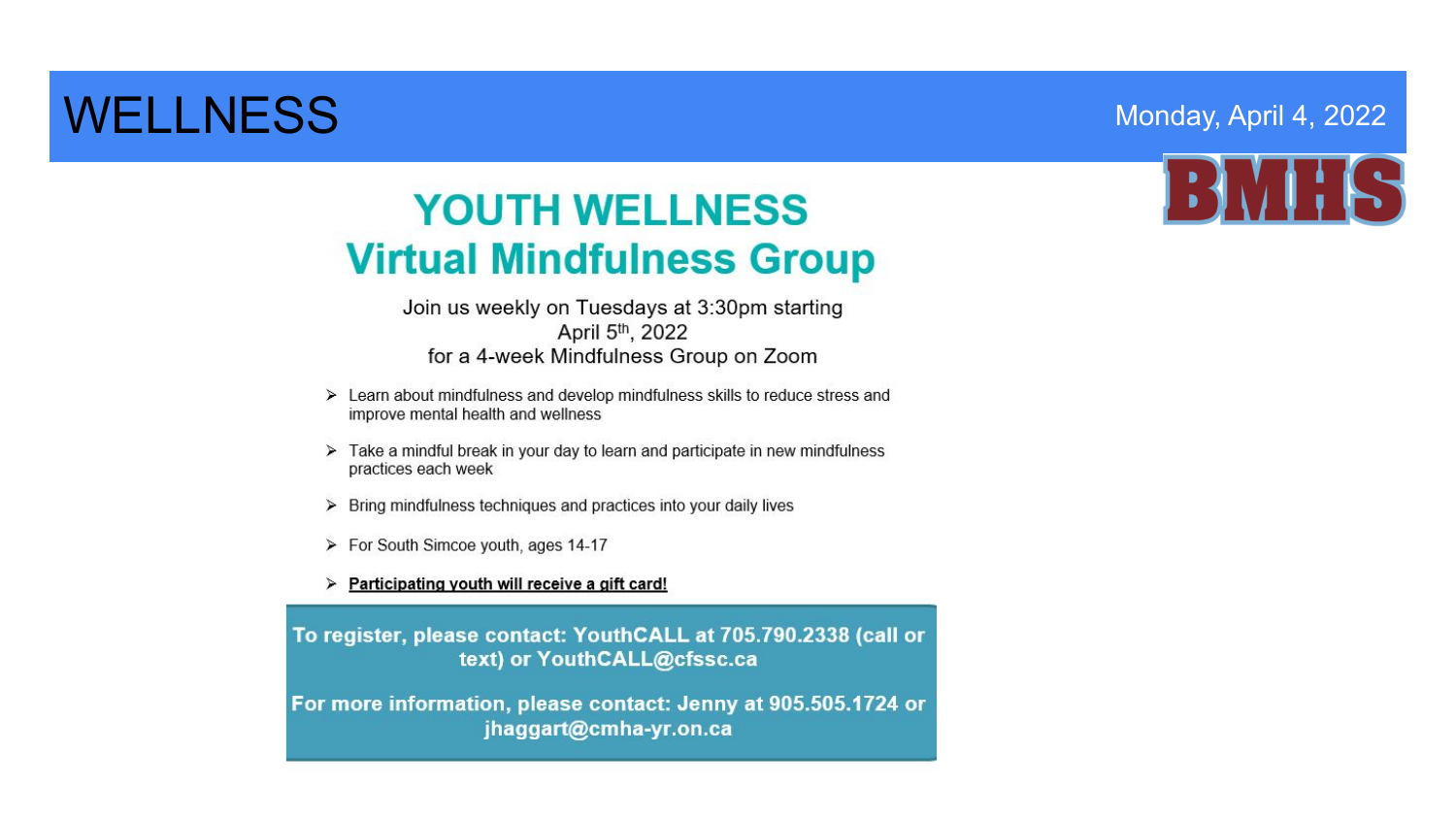#### STUDENT SENATE MONTANDUCTION And Monday, April 4, 2022



STUDENT SENATE MEETING Date: **Monday, April 4, 2022**  Time: 3:00 p.m. – 4:30 p.m.

All Students are welcome to attend! Come check it out!

Join on Zoom: https://zoom.us/95101627230



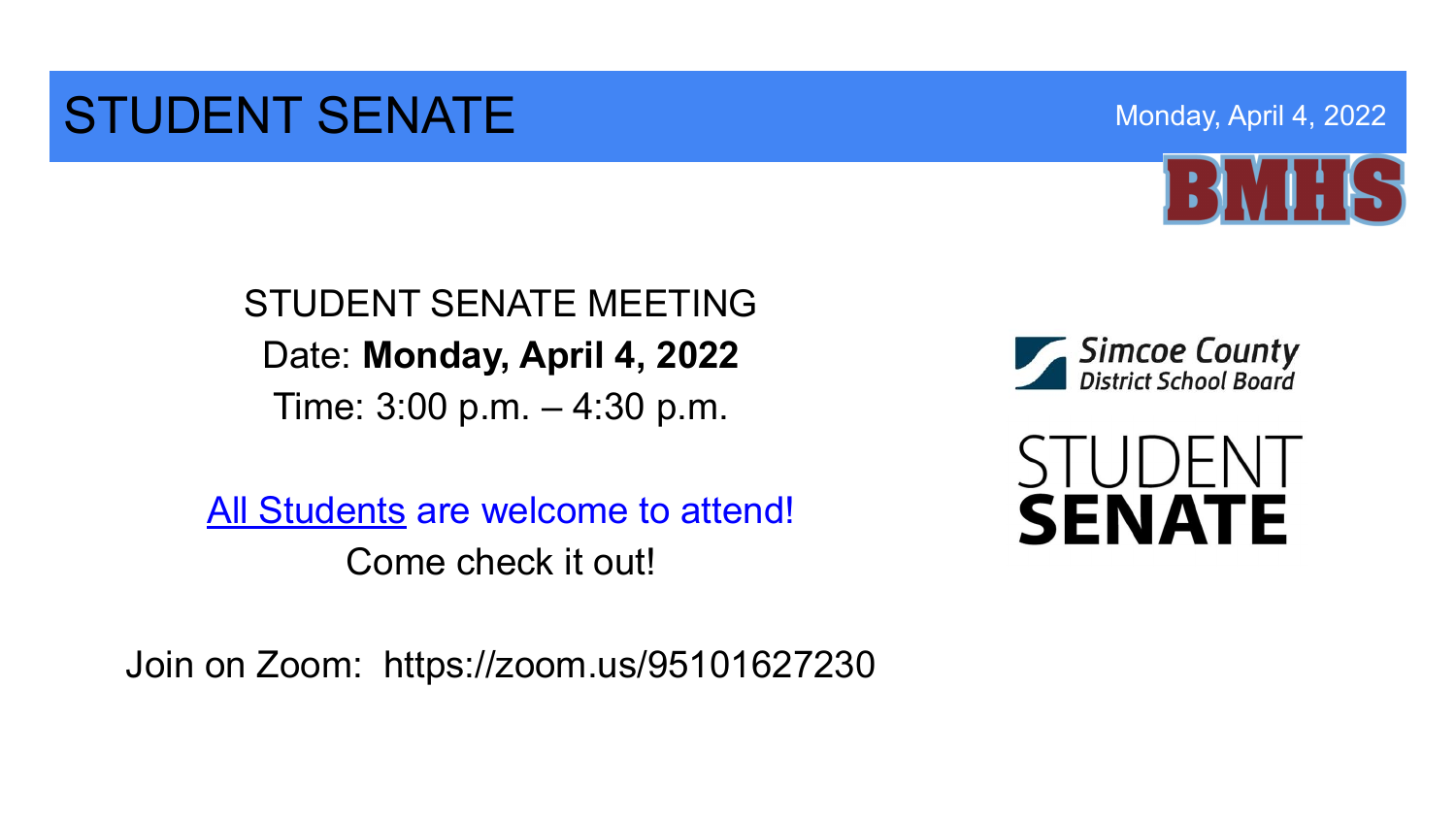### **FUNDRAISER** Monday, April 4, 2022

Hey Banting, got any old books you don't read and want to help fundraise for the life skills prom? Bring in all your old books and drop them in the box at the front of the library.



Photo credit:cliparts.zone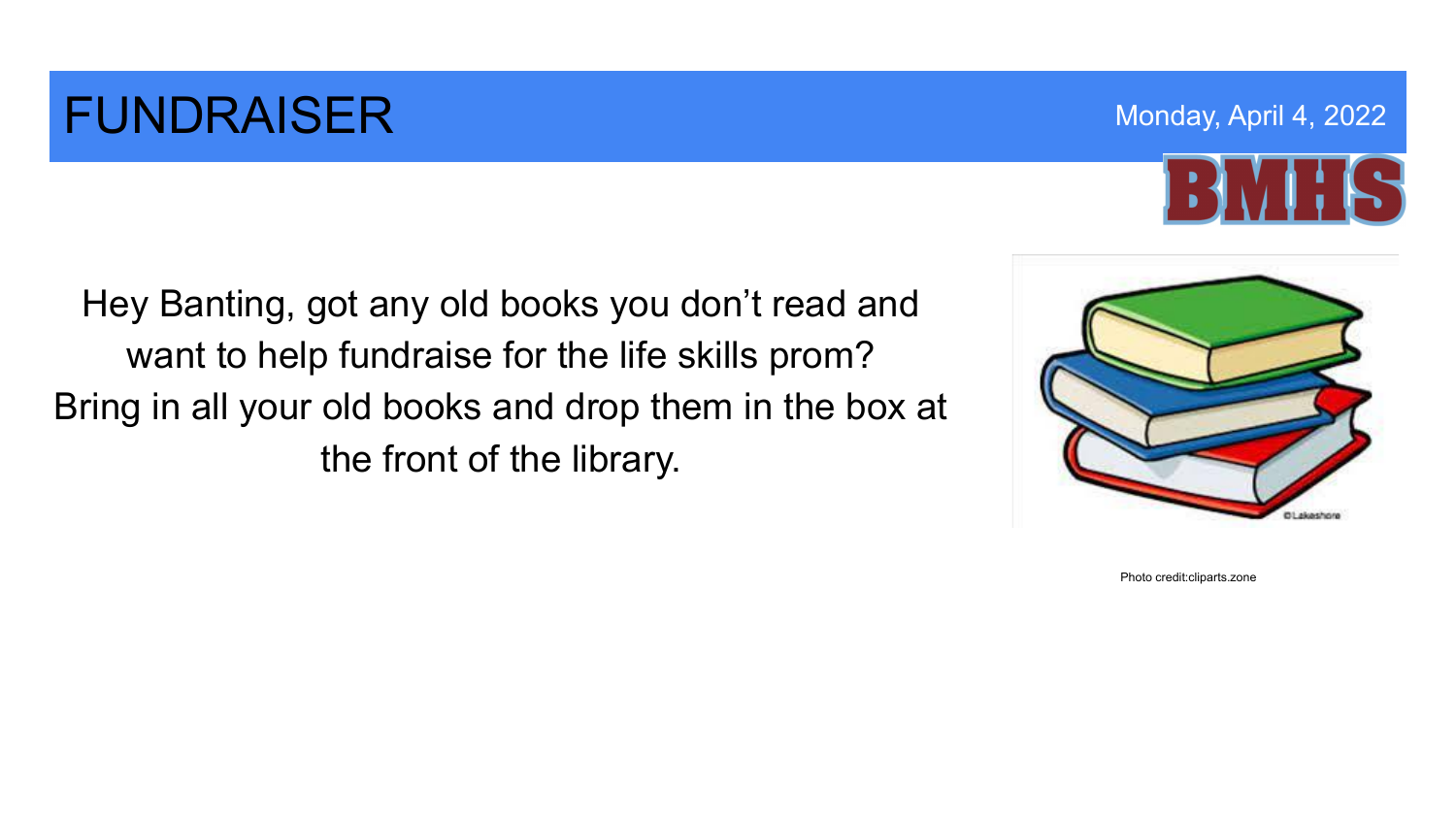**Attention all musicians!**

Music extra-curricular groups are back together after a very long break!

Do you play a wind instrument, or have you taken an instrumental music course at Banting? Then the Concert Band is the place for you! It meets Tuesday and Thursday after school in the music room, which is room 170 in the tech wing.

Do you like to sing? Are you an experienced vocalist? Or do you just like to sing in the shower? Either way, Glee is the place to be!

Glee is a multi-level choir that meets every Monday and Wednesday after school in room 170.

Be a part of the rebuilding of a legacy! These ensembles historically have toured, travelled, and won international competitions in various cities all over North America, including Montreal, Nashville, New York, Chicago, Boston, and Washington D.C. We will be doing so again, as soon as student travel opportunities are allowed. If music, friendship, travel and new experiences are of interest to you, come be a part of music at Banting!

See Mr. Kennedy or Mr. Heeley for more information and to sign up for an ensemble!



Photo credit:facebok.com